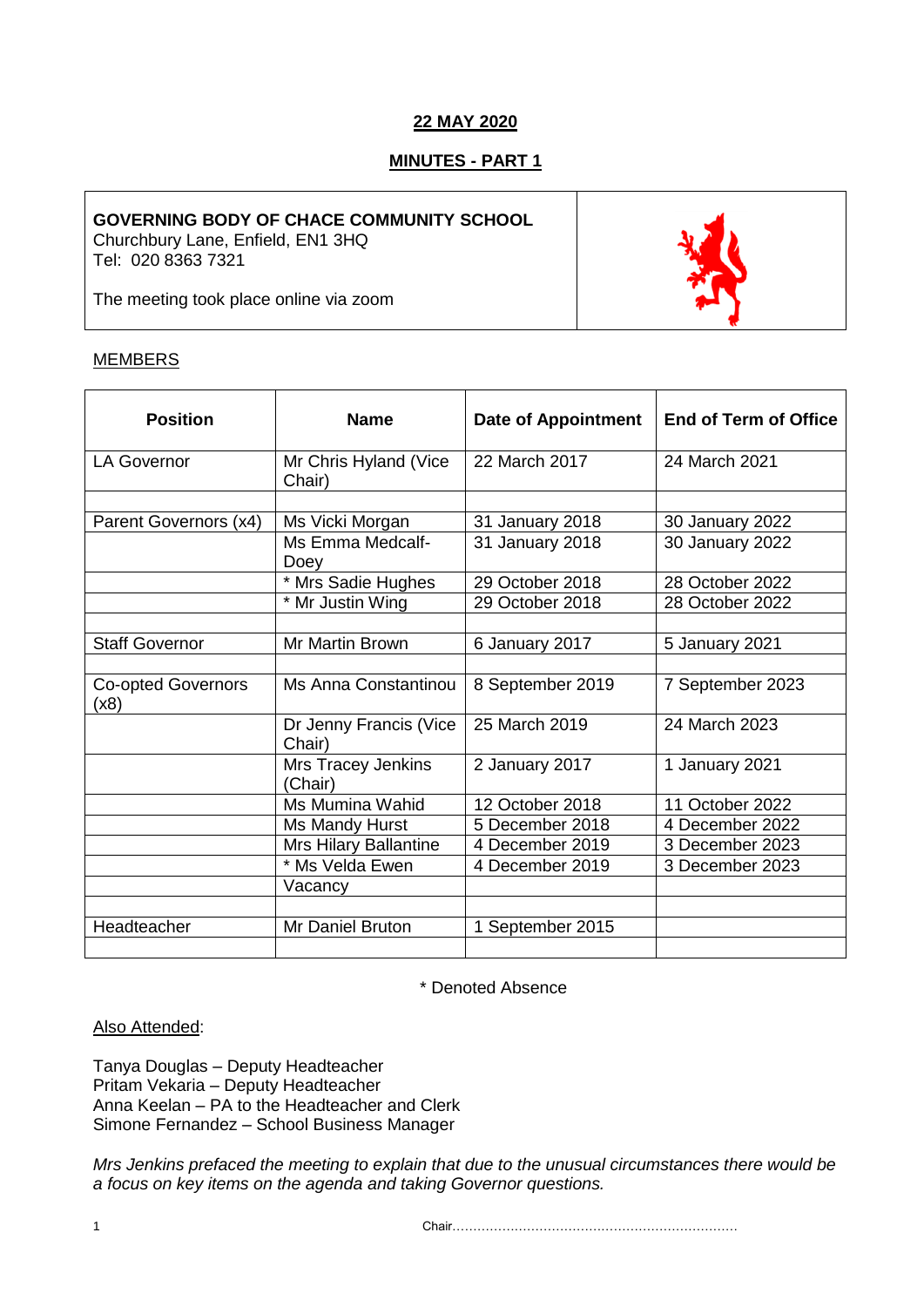# 1. APOLOGIES FOR ABSENCE

Apologies for absence from this meeting were received from Mrs Hughes and Mr Wing.

**RESOLVED** to consent to these absences.

**NOTED** the absence of Ms Ewen.

## 2. DECLARATIONS OF INTEREST

Governors were given the opportunity to declare any prejudicial interest they might have in respect of items on the agenda. None were made.

## 3. MEMBERSHIP

### (a) Co-opted Governor

**NOTED** the ongoing vacancy. Although feelers had been put out to identify suitable candidates the School had not yet received any expressions of interest.

**RESOLVED** that efforts continue to be made to fill the vacancy.

# **ACTION: Tracey Jenkins / Daniel Bruton**

### 4. MINUTES

The Minutes of the meeting held on 4 December 19 were confirmed and signed by the Chair as a correct record.

**NOTED** that due to the implementation of lockdown the Full Governing Body meeting due to take place on 25 March 20 was cancelled.

## 5. MATTERS ARISING FROM THE MINUTES OF 4 DECEMBER 19

(a) Headteacher's Report – Minute 5 (iv) Crime

**NOTED** that pupils and parents/carers had been reminded, in the Chace Bulletin, to report crime.

(b) Governor Learning & Development Opportunities – Minute 10 (ii)(vi)

**NOTED** that link Governors had been made aware of the dates of departmental meetings.

## 6. GOVERNORS' ICE PACK

**NOTED** that the Impact – Challenge – Evidence (ICE) Pack for Governors was shared.

**RESOLVED** that this item be deferred to the next appropriate Full Governing Body meeting.

**ACTION: Clerk**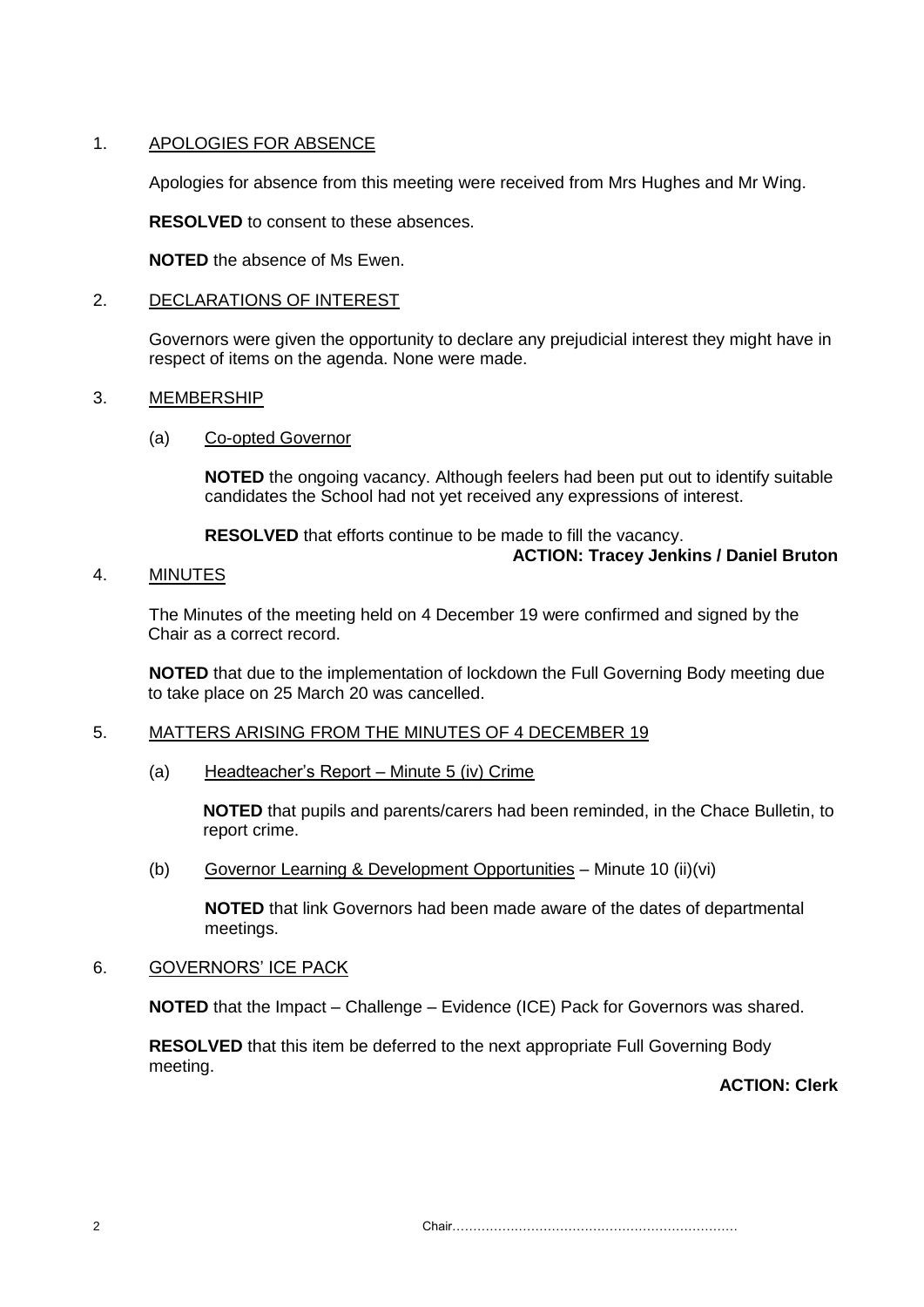## **CORE FUNCTION: ENSURING CLARITY OF VISION, ETHOS AND STRATEGIC DIRECTION**

### 7. REPORT OF THE HEADTEACHER

**RECEIVED** the written report of the Headteacher, Daniel Bruton, a copy of which is included in the Minute Book. The following matters arose from discussion of the report and in response to Governors' questions.

**NOTED** that due to the Headteacher's report reporting only on the Spring term Governors' questions focussed on how the various aspects of the School had been managed during the closure due to COVID19. A number of related questions were taken under item 8.

#### (a) Vacancies

**REPORTED** that the resignation date for the Summer term was 31 May 20. One resignation had been received and a member of staff was retiring. Two temporary appointments had been extended for the Autumn term. Two appointments had been made in Science including an NQT and a part-time agency teacher. The School was waiting for the final confirmation of the number of SEN students in the new intake before considering any TA appointments. It was confirmed that the School would not appoint anyone that they have not been able to see teach.

## (b) Safeguarding

**NOTED** that for the Spring Term 2020 there had been

- no child protection (safeguarding) referrals to social care;
- no allegations against staff reported to the Lead Officer for Child protection;
- the following equal opportunities incidents reported: Disability (4), Homophobic (12), Equalities (1), Racist (3) and Sexist/Sexual inappropriacy  $(1)$ ;
- 25 fixed term exclusions;
- no fixed term exclusions over 5 days;
- no permanent exclusions:
- 7 serious bullying incidents:
- 8 referrals to CAMHS;
- 3 subject to a child protection plan;
- 11 subject to a child in need plan:
- 5 looked after children:
- no PREVENT referrals;
- 1 incident of restraint.

# **ACCOUNTABILITY AND COMPLIANCE**

#### 8. TEACHING AND LEARNING

(a) Minutes

**RECEIVED** the Minutes from the Teaching and Learning Committee meeting held on 5 February 2020, a copy of which is included in the Minute Book. These were agreed as an accurate record and signed by the Chair.

**NOTED** that there had been no meeting of the Teaching and Learning Committee on 13 May 20 due to the School's closure.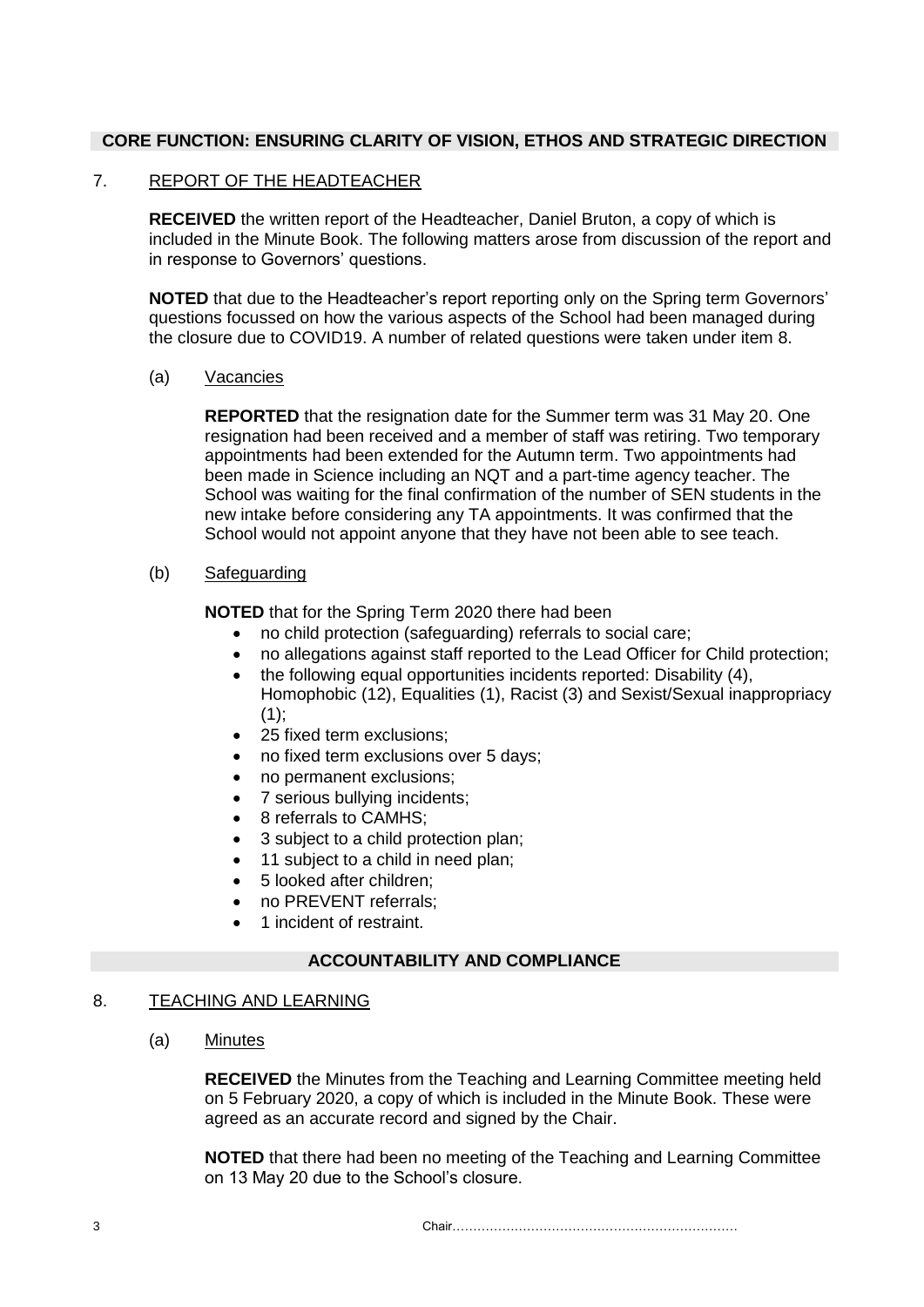In light of the lockdown due to coronavirus the following items which superseded the Minutes were highlighted to Governors.

#### (b) Teaching and Learning During School Closure

#### **NOTED** that it was **questioned** and **confirmed** that

- (i) the work set by staff in subject areas was being monitored for quality through virtual learning walks focusing on the quality of work set, monitoring of assessment and feedback and the extent to which the curriculum plan was being followed. It was accepted that Heads of Faculty and Heads of Department needed to take more accountability and would do so after half term on a weekly basis. End of term assessments for Year 10 and Year 12 students were being postponed to the beginning of the next academic year;
- (ii) a range of learning had been offered to students. The online platform Show My Homework (SMHW) was being used to set all work and every student had a password and access. The majority of work could be accessed from the student's phone. As many laptops and Chrome Books as the School could supply had been provided to both staff and students where needed. The School had placed a request through the LA to the DfE for 43 laptops for disadvantaged students however it was waiting to receive either the whole allocation or a partial allocation. Online video platforms were being used to deliver learning to Year 10 and Year 12 alongside a strict safeguarding protocol which staff were adhering to. A successful twilight had been delivered to all teaching staff regarding the use of online video platforms. Teachers were expected to set 60 minutes per week per subject for KS3 and 90 minutes per week per subject for KS4. Work submitted by students online through SMHW including assessments were being monitored by class teachers and feedback was provided through the comments section on SMHW. Differentiation was in place for key groups of students for example using the principles of instruction for tasks set modifying levels of explanation and modelling. High starters were being monitored by Hugh Halford to ensure that the level of challenge was raised for these students. Mrs Jenkins had been very impressed with the online teaching for Year 12 students where form tutors had been checking in with their form groups and learning being delivered as if the students were in school. Mr Bruton confirmed that he had received a number of thank you letters from parents and carers for the level of support and checking in which had been taking place;
- (iii) the Student Progress team were monitoring individual SEN and EHCP students through one-to-one phone calls and following adapted individual provision maps to take account of the change of learning circumstances;
- (iv) a rolling programme of phone calls were being conducted by Heads of Learning (HoLs) and the Welfare Team to ensure that every family was contacted every two to three weeks. Individual subject teachers were letting HoLs know where there were specific issues of learning engagement so that these could be followed up. Where issues of IT were identified teachers were adapting their practice and arranging for hard copy lessons to be posted home. On the rare occasions where there was no response to telephone calls then staff from the welfare team would go and visit families to check on well-being;
- (v) Year 12 were being pushed to continue with their learning as normal. Bridging courses were being put in place for Year 11 students who were wanting to transition into the Sixth Form with an expectation that they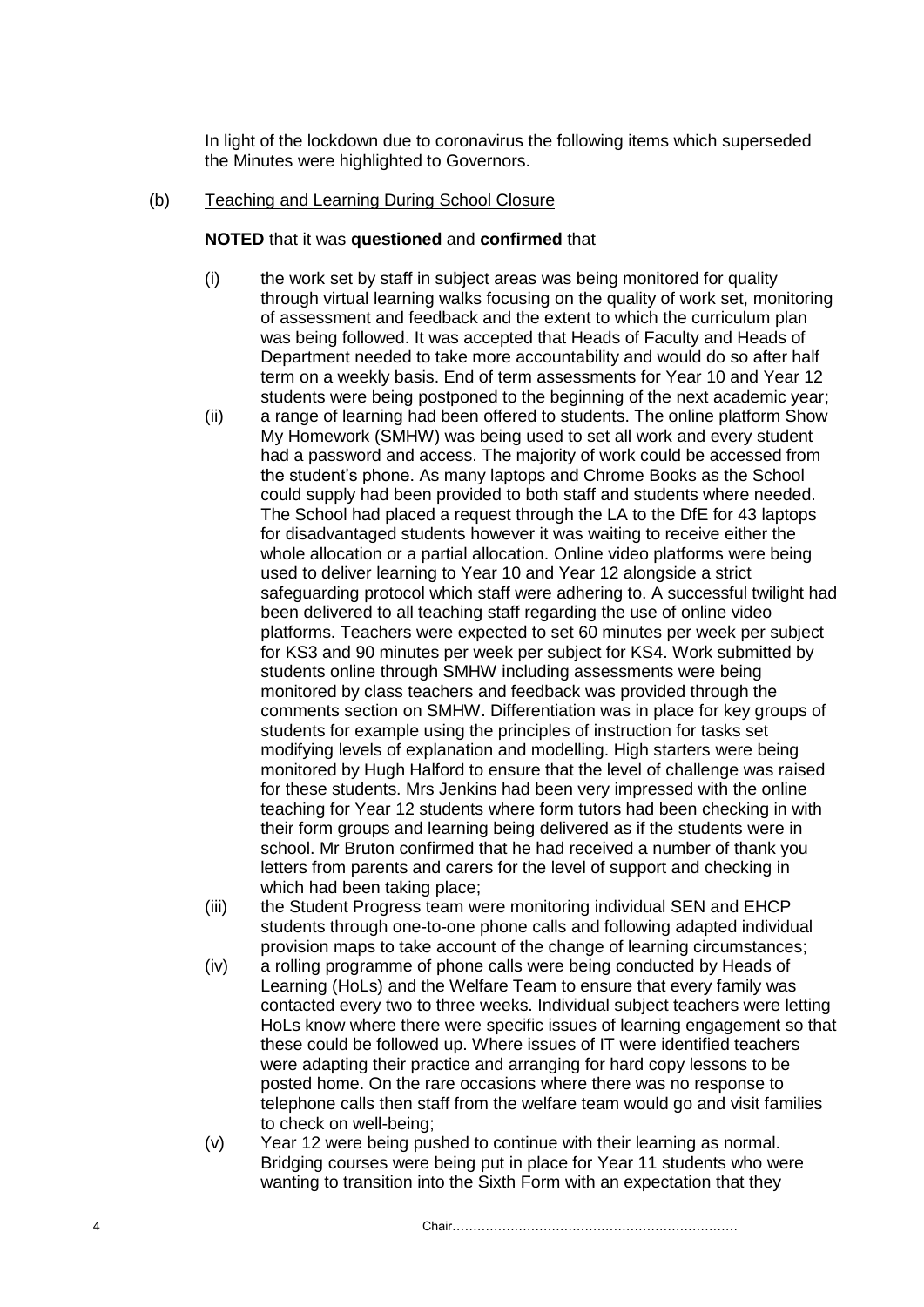complete the curriculum for any courses they wished to continue to study. There were some bridging activities in place for Year 13 students who were planning to go to university. It was highlighted that there was not enough provision being put in place either by local colleges or by the LA;

(vi) a number of conversations were taking place with Heads of Faculty (HoFs) regarding long term curriculum plans and recovering lost time. Some faculties were now using online video tutorials to demonstrate practical techniques for example Art. Maths were using Maths Watch and tutorial videos.

# (c) Process of Exam Grading

# **NOTED** that it was **questioned** and **confirmed** that

- (i) the estimated grade for each student in each subject, for examination boards to award an assessed grade, had been reached through a process of non examined assessment results, prior attainment, PPE results and teacher predictions. Teacher predictions were then ranked for each subject following moderation. Moderation was conducted by HoFs following specific criteria to ensure consistency between teachers and included looking at the previous term's predictions and previous year's grades;
- (ii) the data produced was being scrutinised at student level by SLT to ensure consistency and that the predictions could be validated by evidence. Anomalies were being challenged and referred back to HoFs and HoDs for moderation with discussions at meetings being minuted. The data would be uploaded to individual exam boards for a final calculated grade to be awarded in August. It was confirmed that the School was confident in the quality of its predictions, the evidence for them and in its values and principles of ensuring that the process was fair and transparent and that it supported future pathways for students. Teachers had been instructed not to disclose any final grades to either students or parents as this was not at their discretion to do so. The grade awarded would come only from the exam board;
- (iii) the current predicted Attainment 8 score was 47.5%, Progress 8 was +0.3 and predicted number of students achieving a grade 5+ English and maths was 40%;
- (iv) students completing BTECs were completing the required coursework. The School had only received guidance regarding BTEC prediction submission on 8 May 20 and was in the process of predicting unit grades and ranking individual students. There was a concern regarding the current BTEC cohort accessing the higher level BTEC curriculum in the Sixth Form;
- (v) the School was not predicting grades for private candidates where there was insufficient evidence.
- (d) Safeguarding

## **NOTED** that it was **questioned** and **confirmed** that

(i) the School was tracking all students firstly through wellbeing calls and email communication with students via the HoL. Students identified as vulnerable had bespoke risk assessments in place and depending on their assessment were receiving up to two calls a week and home visits in accordance with the statutory requirement to have the highest level of support for these students;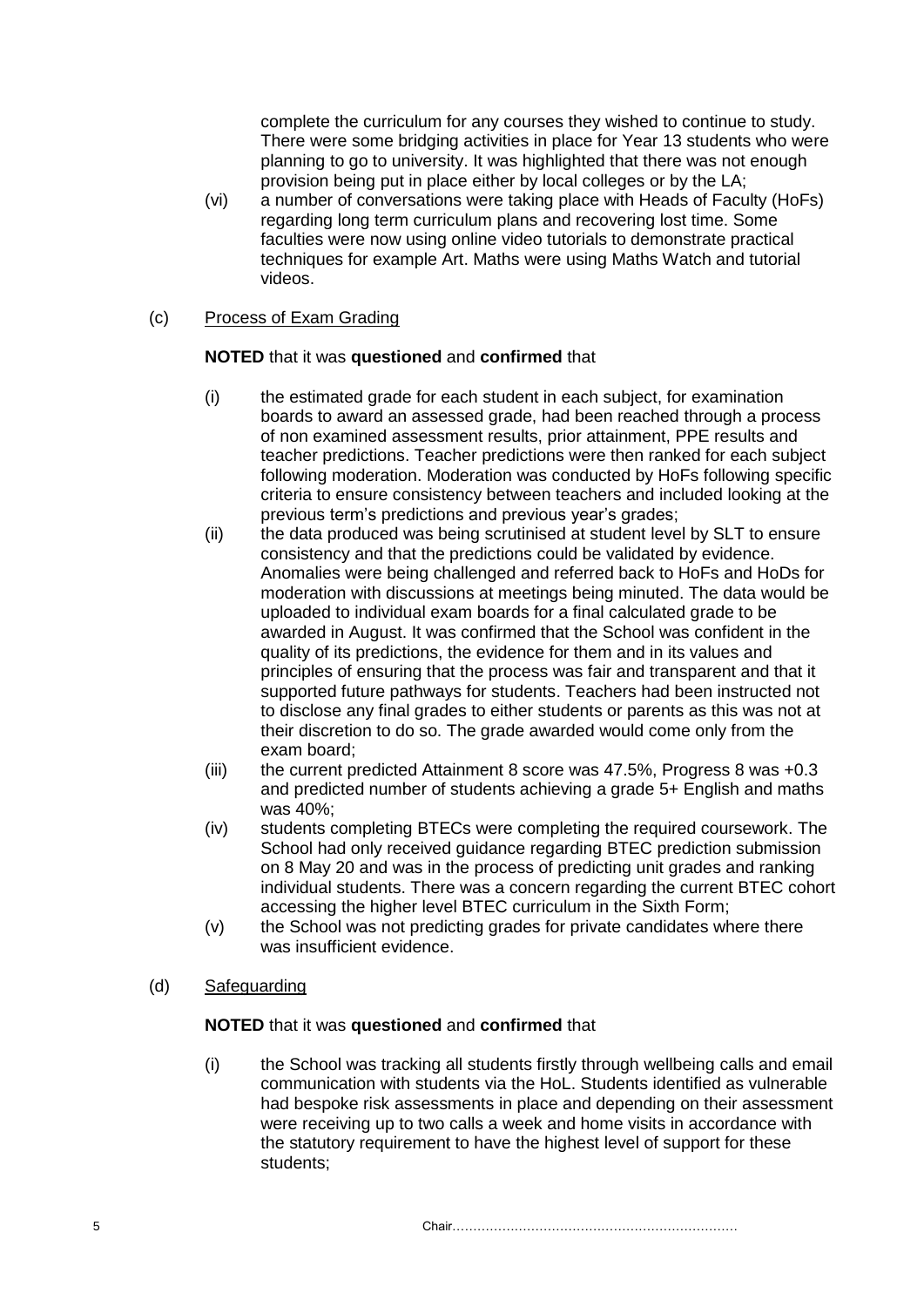- (ii) two students had been identified from child protection referrals and moved onto the vulnerable list;
- (iii) foodbank vouchers had been shared with families in need alongside the School delivering food parcels;
- (iv) the free school meal voucher system, after an initial external administrative difficulty, was now running smoothly;
- (i) the School was currently looking after between 10 and 13 vulnerable students and children of key workers per day. It was expected that the number would increase from 1 June 20 and students would be placed into two bubbles. The current group of children had really bonded together and were happy in school.

Mrs Jenkins asked for Governors' thanks to be passed onto all staff for the care taken to safeguard and support all students.

(e) School Re-opening

## **NOTED** that it was **questioned** and **confirmed** that

- (i) the School was expecting to open with modified provision and logistics to Year 10 and Year 12 students from 15 June 20;
- (ii) a whole school risk assessment meeting was taking place on 26 May 20 to plan;
- (iii) the expectation was that one mandatory online lesson was delivered per subject per week. The twilight on 3 June 20 was being used to support teachers with training on Google Meet to support online lesson delivery and understanding of supporting safeguarding protocols including using audio only and the chat function for questions;
- (iv) staff considering themselves vulnerable, looking after vulnerable dependents or shielding were being asked to complete individual staff risk assessments. This process had not yet been completed and the School was not yet clear how many staff might not be in a position to return to work from 15 June 20;
- (v) official consultation with unions was taking place on 28 May 20.

## 9. RESOURCES

(a) Minutes

**RECEIVED** the Minutes from the Resources Committee meeting held on 12 February 2020, a copy of which is included in the Minute Book. These were agreed as an accurate record and signed by the Chair.

**NOTED** that there had been no meeting of the Resources Committee on 20 May 20 due to the School's closure.

The following items were highlighted to Governors.

(b) Budget 2020/21 and 3 Year Plan

**RECEIVED** the Budget 2020/21 and 3 Year Budget Plan 2020/21 to 2022/23, a copy of which is included in the Minute Book.

#### **NOTED** that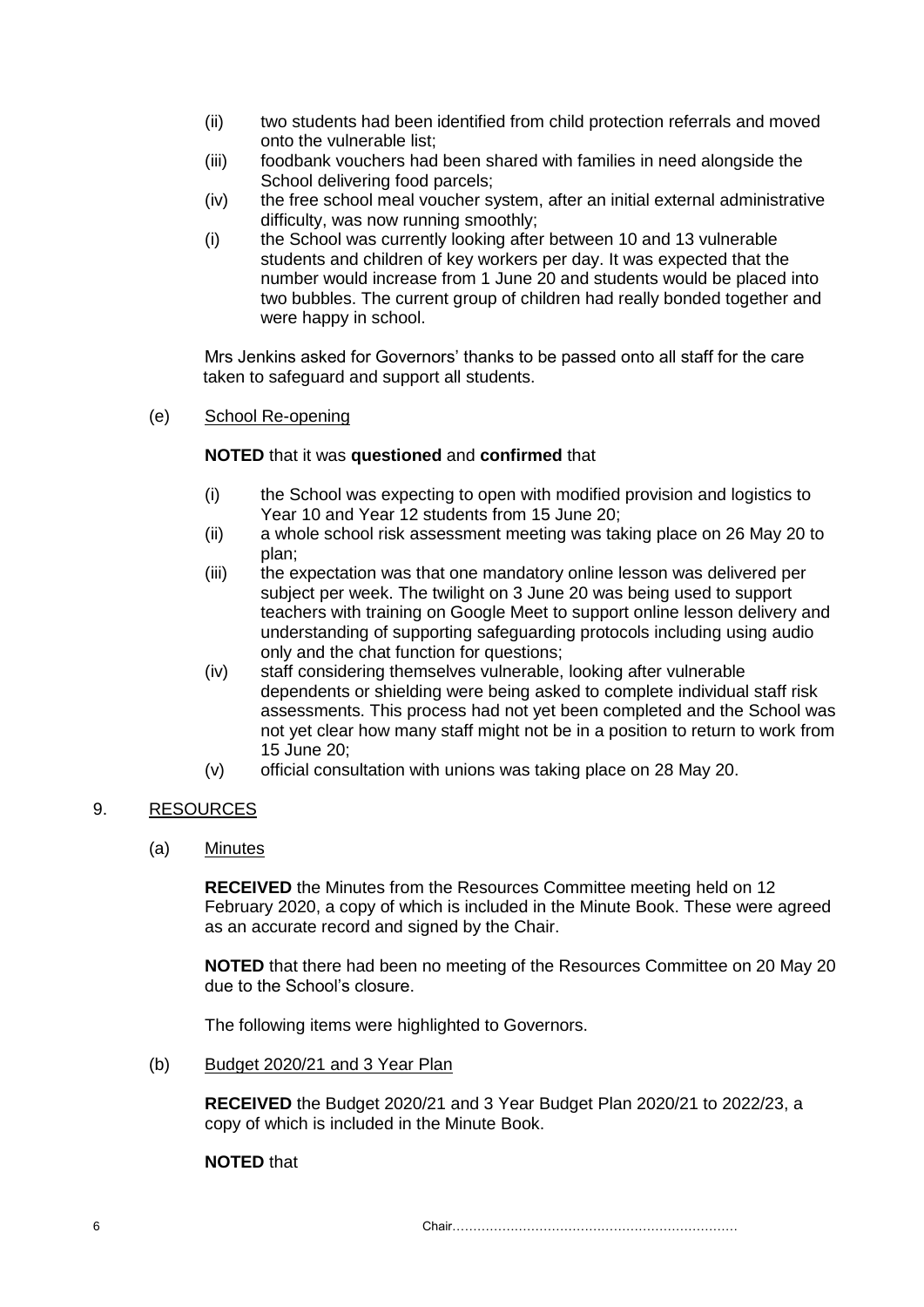- (i) the 3 Year Budget was intended to provide an itemised summary of all expenditure as agreed between the Headteacher and the School Business Manager;
- (ii) the total deficit balance carried forward to  $2020/21$  was  $-£41,091$ ;
- (iii) the School was predicting in-year deficits for 2021/22 and 2022/23 of £608,207 and £1,307,717 respectively;
- (iv) it was **questioned** and **confirmed** that
	- the 2020/21 budget took into account the full year effect of 7.12% increase in teachers' employers' pension contributions plus the anticipated but not yet confirmed 3.5% payrise. It also took into account the anticipated but not yet confirmed 2% payrise for support staff which was to be backdated to 1 April 20;
	- the 2020/21 budget had been predicated on 210 students in the new Year 7 intake rather than a full cohort of 224 students;
	- the predicted in-year deficit for 2021/22 since the report produced for Governors had increased to £617k due to a teacher opting back into the pension scheme;

**RESOLVED** to ratify the 2020/2021 Budget and the 3 Year Budget Plan 2020/21 to 2022/23 and that it be signed by the Chair of Governors and Headteacher. **ACTION: Mrs Jenkins, Mr Bruton, Ms Fernandez**

#### (c) Meeting with the Director of Education on 13 May 20

**REPORTED** that Mr Bruton, Ms Fernandez and Mrs Jenkins attended a virtual meeting on 13 May 20 with Peter Nathan (Director of Education), Sangeeta Brown (LA Resources), Louise McNamara (Assistant Head of Finance) and Sarah Fryer (Head of LA Schools Personnel) to review the School's deficit budget. There was a discussion around the extent of the predicted in-year deficit for 2020/21. It was explained that until pupil numbers were confirmed for the new intake it was more difficult to make any firm budget plans. It was acknowledged that although current numbers stood at 212 pupils it was likely that this number could be affected by the outcome of the decision for the opening of the new Wren Academy on the Chase Farm site. The decision was not due to be made public until the end of June. Mr Bruton was in regular contact with School Admissions regarding pupil numbers.

It was **questioned** and **explained** that the School was also not able to predict its expected Sixth Form numbers. The number of Year 11 students staying on in Sixth Form had been increasing with an extra 10 students staying on compared with previous years. With the current situation it may be that more students would choose to stay on but it was unclear what the impact of calculated grades would be in enabling students to study on the right pathways.

#### (d) Policies

#### **RECEIVED** the

- Fire Risk Assessment:
- Health & Safety Policy;
- Model Complaints Policy;
- Management of Medicines Policy.

a copy of which is included in the Minute Book.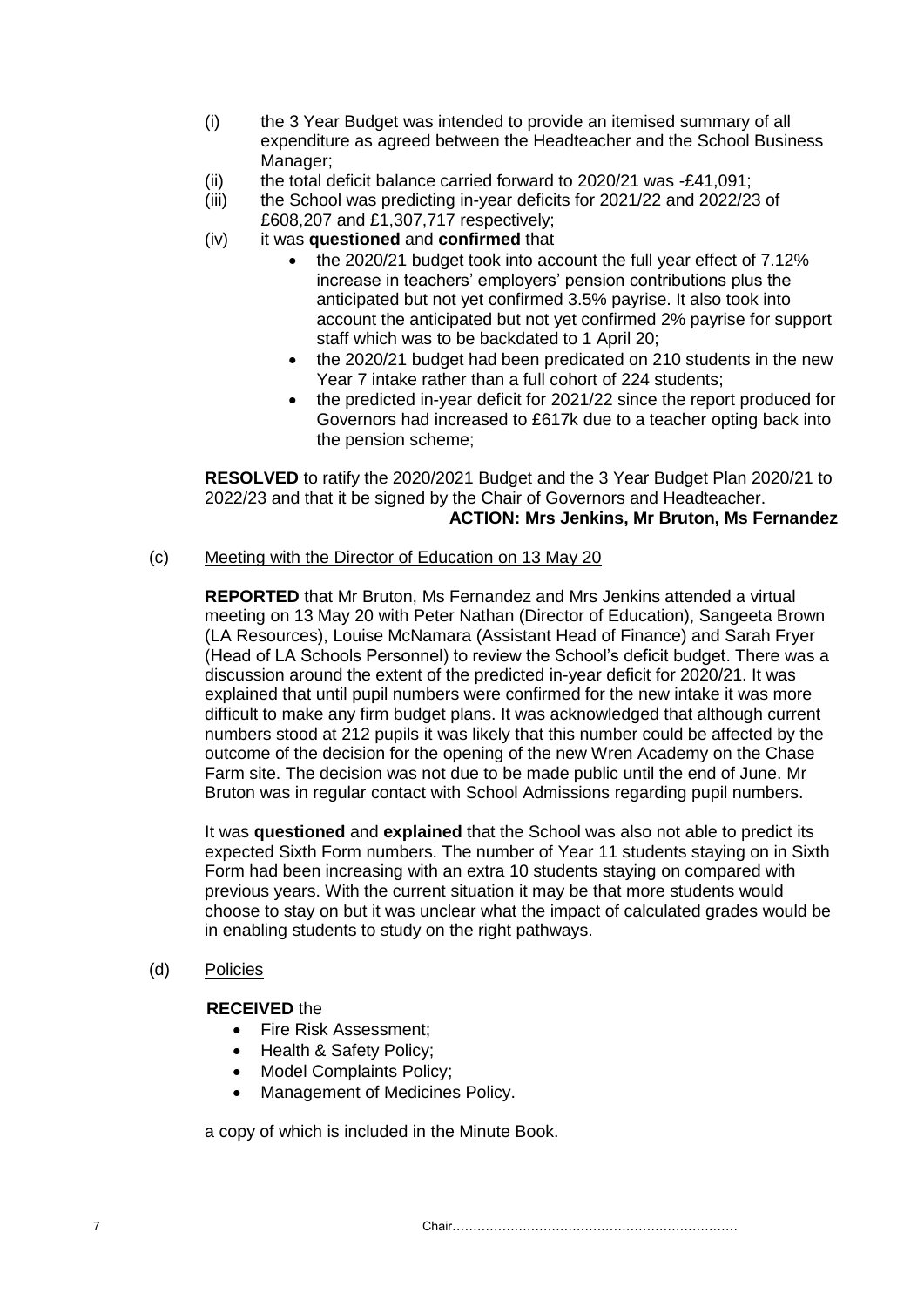**NOTED** that the timelines in the Complaints Policy had been revised by the LA to take account of the current COVID19 situation. The updated Policy was on the School's website.

**RESOLVED** to agree the Policies for use by the School.

# **ACTION: Mr Bruton**

# 10. GOVERNORS' PLANNING GROUP

**REPORTED** that the GPG had reviewed and recommended the following Policies

- Freedom of Information Policy (no changes);
- Governors' Allowances Policy (no changes);
- Bullying and Harassment (no changes)
- Capability Procedure Maintained Schools PRUs Academies and Others Sept 2018 (no changes)
- Close Relationships at Work (no changes)
- Flexible Working application and confirm form (no changes)
- Flexible Working Arrangements Guidance and Procedure October 2015 (no changes)
- Grievance Procedure for use by Schools PRUs and Employees (no changes)
- Support Staff Appraisal Policy and Procedure (no changes)
- Induction Probation and Assessment Period for Support Staff in Schools Feb 2020 FINAL red (LA updated policy);
- Lettings Policy (updated charges shown);
- Numeracy Policy March 2020 (updated)
- Policy statement for the website (updated)
- Staff Professional Learning & Development Policy Feb 2020 (updated)

It was **questioned** and **confirmed** that all policies were scrutinised at the GPG meeting on 4 March 20. In addition the Child Protection and Safeguarding Policy had been revised with a safeguarding addendum to take account of the changes as a result of the lockdown. The amended Policy was on the School's website.

# **ACTION: Mr Bruton**

# **OTHER BUSINESS**

# 11. GOVERNOR TRAINING AND DEVELOPMENT

**NOTED** that no training had been attended due to lockdown and since the last Full Governing Body meeting on 4 December 19.

# 12. GOVERNOR VISITS

**NOTED** that the following visits had taken place before lockdown

- Ms Hurst on 07 January 20 English Faculty Development Time meeting;
- Ms Ewen and Mrs Ballantine on 22 January 20 Careers Fair;
- Ms Morgan on 06 and 20 February 20 ASP training and careers meeting with Ms Roper.

# 13. LOCAL AUTHORITY REFERRALS

**NOTED** that the Governors Information Packs for Spring and Summer 2020 had been shared.